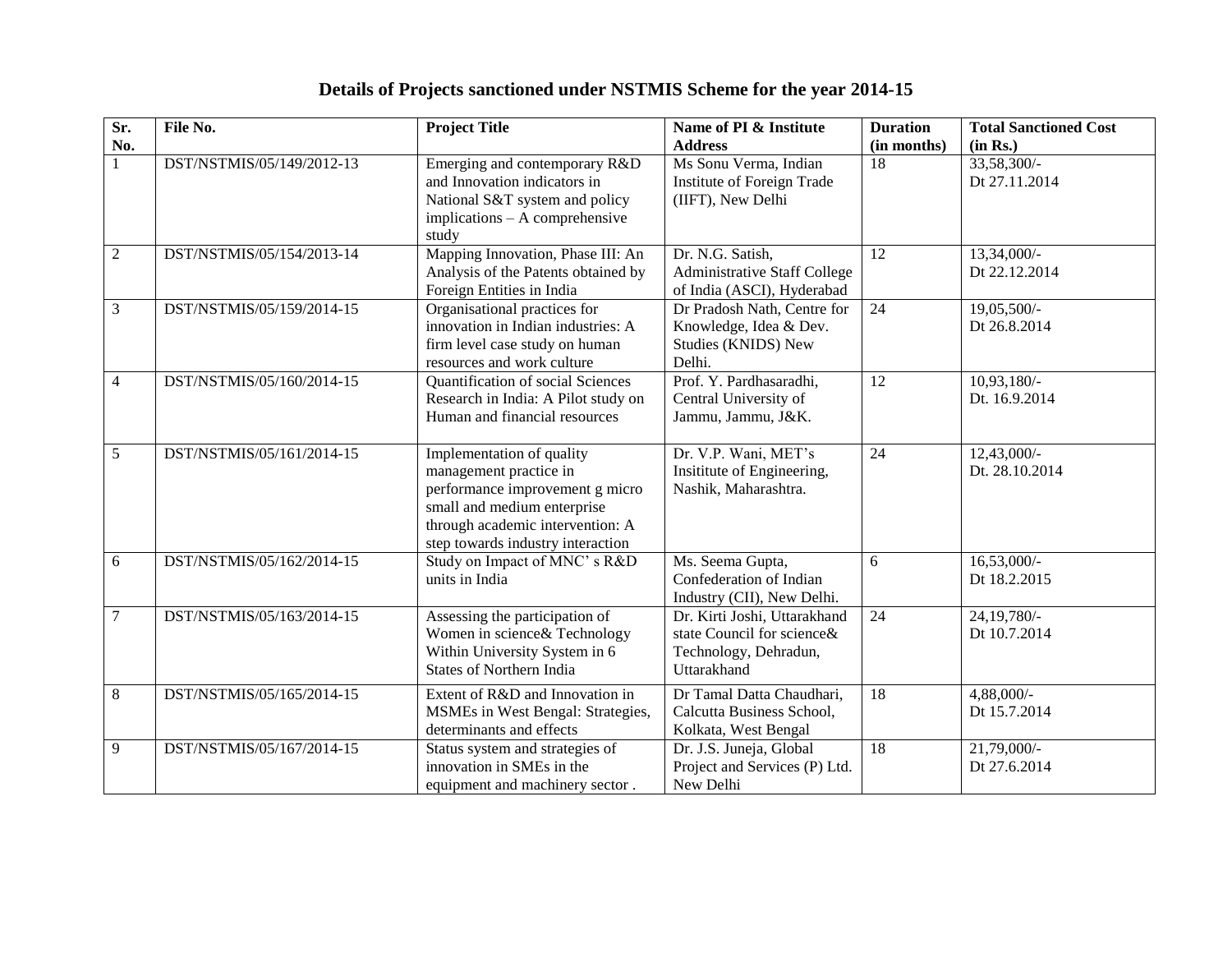| 10 | DST/NSTMIS/05/168/2014-15 | Developing a framework of critical<br>indicators for entrepreneurial<br>success of science and Technology<br>graduates in eastern India                   | Dr. Niladri Das, Indian<br>school Of Mines, Dhanbad.                                                 | 24              | $10,72,500/-$<br>Dt 27.6.2014  |
|----|---------------------------|-----------------------------------------------------------------------------------------------------------------------------------------------------------|------------------------------------------------------------------------------------------------------|-----------------|--------------------------------|
| 11 | DST/NSTMIS/05/169/2014-15 | Assessment of the current status of<br>research and development and<br>benchmarking the higher education<br>institutes in North India                     | Dr. Roma Mitra Debanath,<br>Indian Institute of Public<br>Administration (IIPA) New<br>Delhi         | 12              | 14,20,000/-<br>Dt 29.9.2014    |
| 12 | DST/NSTMIS/05/171/2014-15 | Development of a framework to<br>assess the criticality of non-fuel<br>mineral resources essential for the<br>sustainable growth of the Indian<br>economy | Mr Karthik Ganeshan,<br>council on Energy<br>Environment and Water,<br>New Delhi.                    | 18              | $16,50,800/$ -<br>Dt 06.8.2014 |
| 13 | DST/NSTMIS/05/172/2014-15 | Innovation in the area of New<br>Materiais and processing vis-a-vis<br>STI-2013                                                                           | Prof. Hem Shankar Ray<br>Indian Association for<br>productivity Quality and<br>Reliability, Kolkata. | 12              | $9,36,000/$ -<br>Dt 01.9.2014  |
| 14 | DST/NSTMIS/05/173/2014-15 | Promoting research: Perception and<br>practices in educational institutions<br>India - A cross sectional study                                            | Dr. Shreemathi S. Mayya,<br>Manipal University Manipal                                               | $\overline{24}$ | 20,06,840/<br>Dt 14.8.2014     |
| 15 | DST/NSTMIS/05/174/2014-15 | Development of database of<br>equipment supported during 2008-<br>09 to 2010-11 period (Phase II)                                                         | Shri T.P. Sankar, The<br><b>Energy and Resources</b><br>Institute, New Delhi.                        | $\overline{24}$ | $32,65,800/-$<br>Dt 04.8.2014  |
| 16 | DST/NSTMIS/05/175/2014-15 | Strategies to promote R&D and<br>innovation in IT Sector                                                                                                  | Dr Krishnashree Achutan,<br>Amrita Vishwa<br>Vidyapeetham, Kollam,<br>Kerala                         | 12              | $6,16,000/-$<br>Dt 30.9.2014   |
| 17 | DST/NSTMIS/05/177/2014-15 | Long term development and<br>sustenance of NSTMIS digital<br>repository                                                                                   | Shri TP Sankar, TERI New<br>Delhi                                                                    | 36              | 11,89,650/-<br>Dt 19.12.14     |
| 18 | DST/NSTMIS/05/181/2014-15 | Linking R&D activities and firm<br>performance: A study of Indian<br>manufacturing sector                                                                 | Dr. Khushdeep Dharni,<br>Punjab Agricultural<br>University, Ludhiana,<br>Punjab                      | $\overline{24}$ | 12,95,000/-<br>Dt 27.1.2015    |
| 19 | DST/NSTMIS/05/182/2014-15 | Assessing industrial innovation<br>process and suggesting policy<br>support framework in India                                                            | Mr. Mukesh Gulati,<br><b>Foundation for MSME</b><br>clusters, New Delhi.                             | 12              | 21,40,000/-<br>Dt 8.1.2015     |